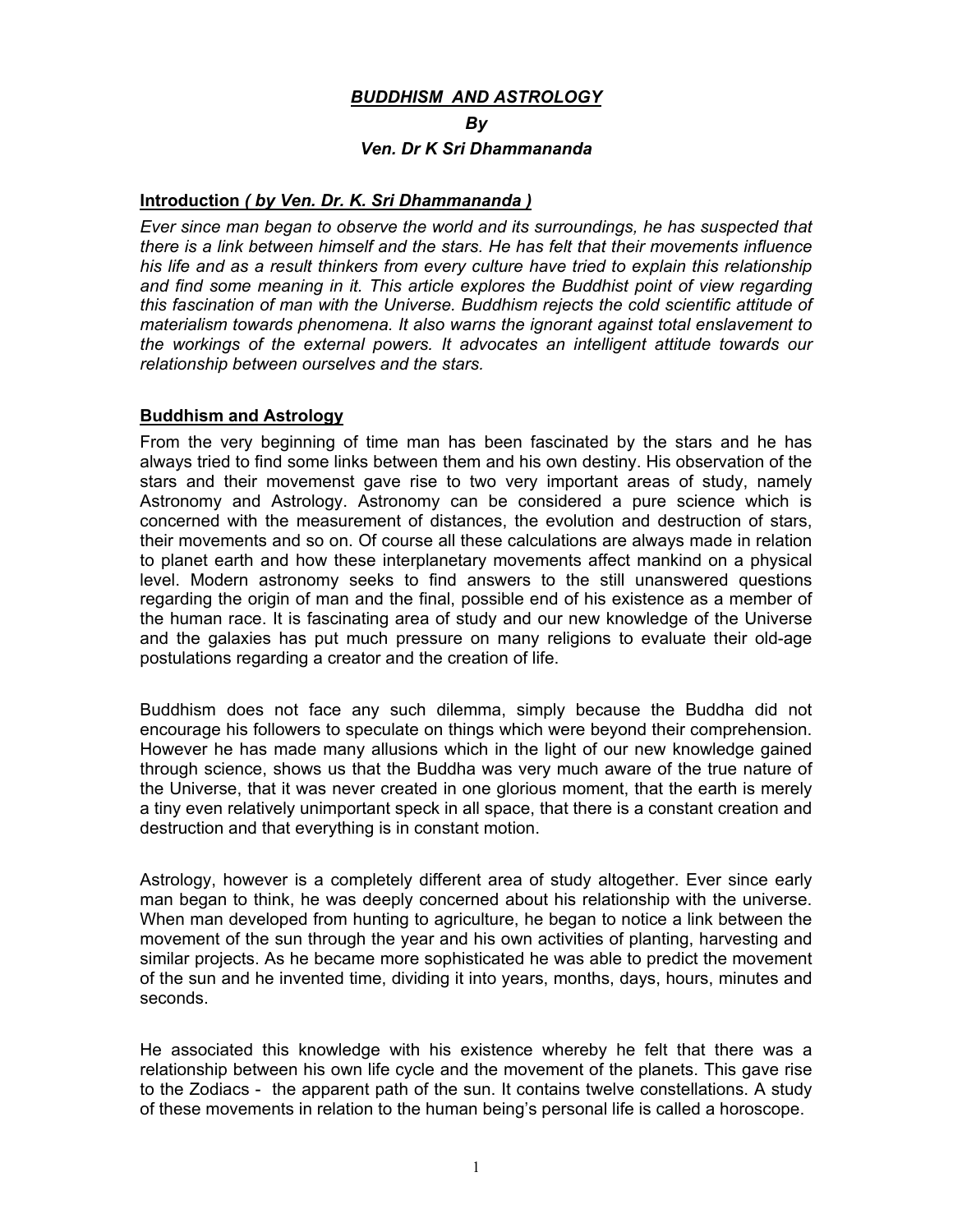The study of astrology involves a great understanding of human nature, an ability to assess planetary movements precisely, together with an insight into the seemingly unexplainable phenomena in the universe. There have been many brilliant astrologers in the past and some exist even today. Unfortunately there are an even larger number of charlatans who give astrology a bad name. They hood-wink people by predicting seemingly true events about their future. They make large sums of money by exploiting the ignorance and fear of the gullible. As a result scientists scoffed at astrology and did not depend on it. However their hostile attitude is not really justifiable. The main purpose of reading a horoscope should be to give one an insight into one's own character, in the same way that an x-ray photograph can show the physical make-up of a man.

Statistics have shown that the influence of the sun in the signs of the Zodiac accounts for the birth of unusual people during certain months. Certain crimes have been found to correspond with Zodiac signs in which the sun is moving during certain months of the year.

Thus an understanding of this relationship will help a man to plot his life more meaningfully in harmony with his innate tendencies, so that there is less friction as he goes through life.

A new born baby is like a seed. It contains within itself all the ingredients which will make him a similar, yet completely different individual from all fellow human beings. How his potential is developed depends like the seed, on the kind of training he receives. The nature of a man born within him, but his own freewill determines whether he will make really good use of his talents and abilities. Whether he will overcome his potential for vice or weakness depends on how he is trained in his youth. If we recognize our nature – our tendency towards laziness, irritability, worries, frustrations, wickedness, cunningness, jealousy – we can take positive steps to overcome them. The first step in solving problems is to recognize them for what they are.

Astrological interpretations indicate our inclinations and tendencies. Once pointed out we must take the necessary steps to chart our lives in a manner that will make us useful citizens of the world. Even a person with criminal tendencies can become a saint. If he recognizes his nature and take steps to lead a good life.

A horoscope is a map drawn to shown the karmic force man carries, calculated from the time of his birth. The force determines the time of birth and knowing this time, a skilful astrologer can accurately chart a man's destiny within a given life-span.

Everybody knows that the earth takes approximately one year to move around the sun. This movement, viewed from the earth, places the sun in various zodiacal areas during year. A person is born *(not accidentally but as a result of karmic influence)* when the sun is in transit in one of the twelve Zodiacal signs.

Through the horoscope, the map of your life, you can determine certain times in your life when you have to slow down, certain times when you can push yourself to great levels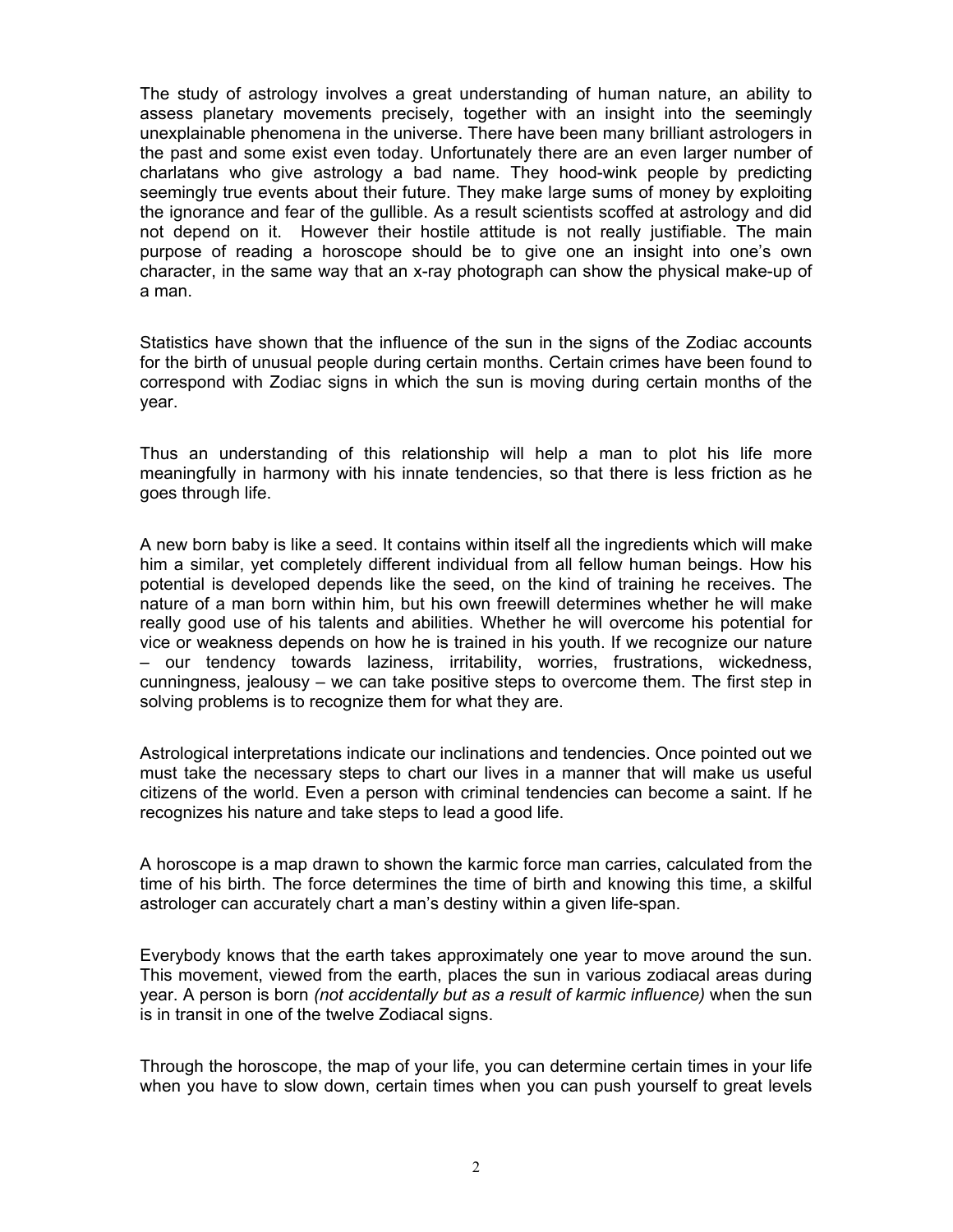of creativity, and certain period when you have to watch your health and related activities.

The question most people ask is whether Buddhism accepts or rejects astrology. Strictly speaking, the Buddha did not make any direct pronouncement on this subject because as in many other cases, he stated that discussions on matters such as these do not pertain to spiritual development. Buddhism, unlike some other religions, does not condemn astrology and people are free to use the knowledge they can get from it to make their lives more meaningful. However, if we study the Buddha's teaching carefully we will come to accept that a proper and intelligent understanding of astrology can be a useful tool. Modern science is in accordance with the teachings of Buddhism. This means that there is a direct link between the life of an individual human being and the vast workings of the cosmos. We know for example that there is a close link between the movement of the moon and our behavior. This is seen especially among mentally disturbed and abnormally violent people. It is also true that certain sicknesses like asthma and bronchitis are aggravated when the moon waxes. There is therefore no reason for us not to believe that other planets can also influence our lives.

Buddhists accepts that there is an immense cosmic energy which pulsates through every living thing, including plants. This energy interacts with the karmic energy which individual generates and determines the course that a life will take. The birth of an individual is not the first creation of a life but the continuation of one that always existed and will continue to exist so long as the karmic energy is not quelled through final liberation in the unconditioned state. Now, for a life to manifest itself in a new existence, certain factors, namely seasons, germinal order and nature must be fulfilled. These are supported by mental energy and karmic energy and all these elements are in constant interaction and interdependent with each other resulting in constant changes to a human being's life.

According to astrologers the time at which a person is born is predetermined by the cosmic energy and the karmic energy. Hence, it can be concluded that life is not merely accidental; it is the result of the interaction between an individual's karma and the universal energy force. The course of a human life is predetermined, cause partly by a being's own actions in the past and the energies that activate the cosmos. Once started, a life is controlled by the interaction between these two forces even to the moment at which a birth takes place. A skilful astrologer then, as one who understands cosmic as well as karmic influence, can chart the course of one's life, based on the moment of the person's birth.

While we are in one sense at the mercy of these forces, the Buddha has pointed out a way through which we can escape its influence. All karmic energies are stored in the subconscious mind-normally described as mental purities and impurities. Since karmic forces influence one's destiny, a person can develop his mind and negate certain evil influences caused by previous bad kamma. A person can also "purify" his mind and rid himself of all karmic energies and thus prevent rebirth. When there is no rebirth, there is no potential life and there will consequently be no "future" existence which can be predicted or charted. At such stage of spiritual and mental development, one will have transcended the need to know about his life because most imperfections and unsatisfactoriness would have been removed. A highly developed human being will have no need of a horoscope.